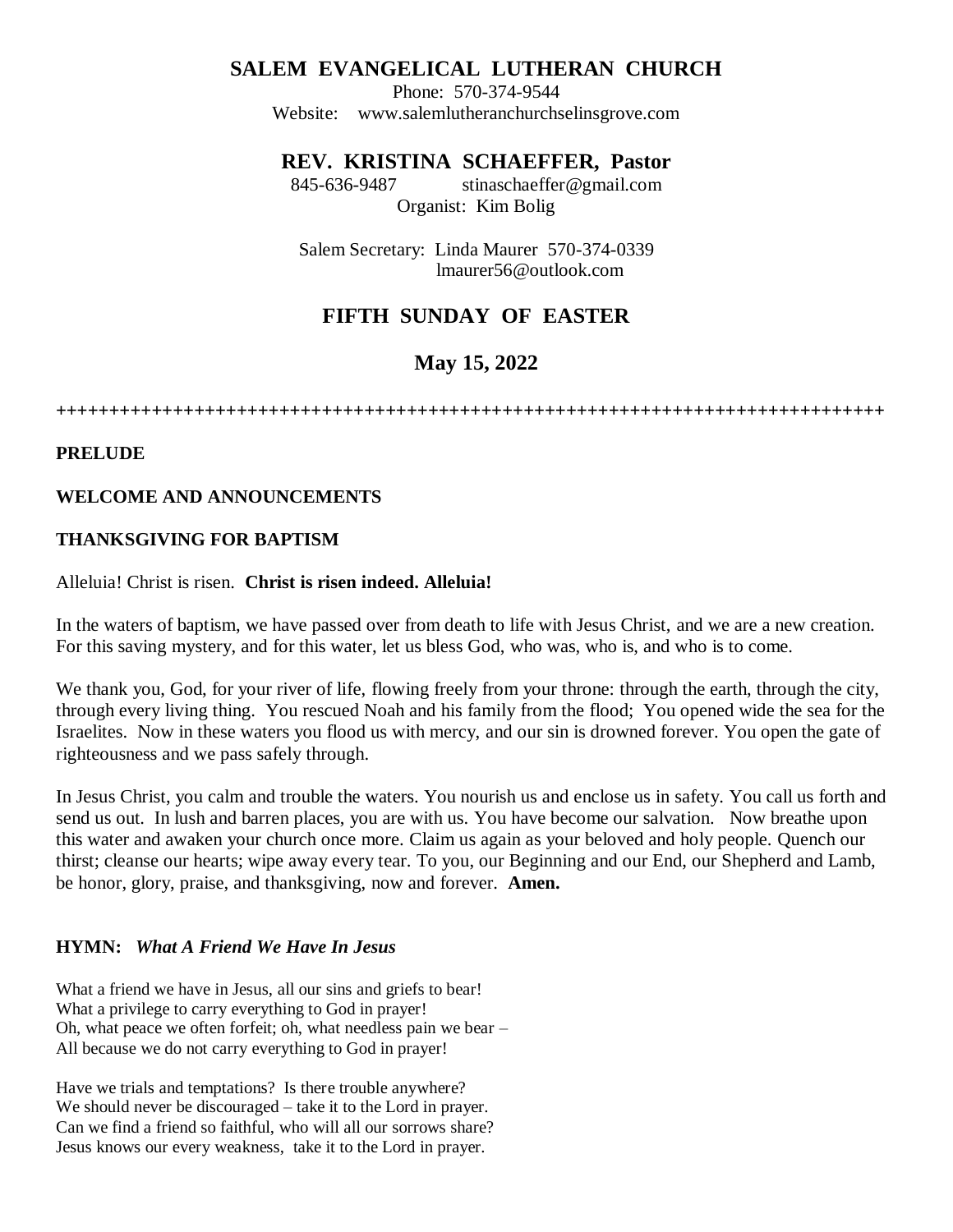Are we weak and heavy laden, cumbered with a load of care? Precious Savior, still our refuge. Take it to the Lord in prayer. Do your friends despise, forsake you? Take it to the Lord in prayer. In his arms he'll take and shield you; you will find a solace there.

## **PRAYER OF THE DAY**

Let us pray. **O Lord God, you teach us that without love, our actions gain nothing. Pour into our hearts your most excellent gift of love, that, made alive by your Spirit, we may know goodness and peace, through your Son, Jesus Christ, our Savior and Lord, who lives and reigns with you and the Holy Spirit, one God, now and forever. Amen.**

## **FIRST READING: Acts 11: 1-8**

The First Reading is from the  $11<sup>th</sup>$  chapter of Acts.

<sup>1</sup>Now the apostles and the believers who were in Judea heard that the Gentiles had also accepted the word of God. <sup>2</sup>So when Peter went up to Jerusalem, the circumcised believers criticized him, <sup>3</sup>saying, "Why did you go to uncircumcised men and eat with them?" <sup>4</sup>Then Peter began to explain it to them, step by step, saying, <sup>5"</sup>I was in the city of Joppa praying, and in a trance I saw a vision. There was something like a large sheet coming down from heaven, being lowered by its four corners; and it came close to me. <sup>6</sup>As I looked at it closely I saw fourfooted animals, beasts of prey, reptiles, and birds of the air.  $7$ I also heard a voice saying to me, 'Get up, Peter; kill and eat.' <sup>8</sup>But I replied, 'By no means, Lord; for nothing profane or unclean has ever entered my mouth.' <sup>9</sup>But a second time the voice answered from heaven, 'What God has made clean, you must not call profane.<sup>' 10</sup>This happened three times; then everything was pulled up again to heaven.<sup>'</sup> <sup>11</sup>At that very moment three men, sent to me from Caesarea, arrived at the house where we were. <sup>12</sup>The Spirit told me to go with them and not to make a distinction between them and us. These six brothers also accompanied me, and we entered the man's house. <sup>13</sup>He told us how he had seen the angel standing in his house and saying, 'Send to Joppa and bring Simon, who is called Peter;  $\frac{14}{1}$ he will give you a message by which you and your entire household will be saved.<sup>' 15</sup>And as I began to speak, the Holy Spirit fell upon them just as it had upon us at the beginning. <sup>16</sup>And I remembered the word of the Lord, how he had said, 'John baptized with water, but you will be baptized with the Holy Spirit.' <sup>17</sup>If then God gave them the same gift that he gave us when we believed in the Lord Jesus Christ, who was I that I could hinder God?" <sup>18</sup>When they heard this, they were silenced. And they praised God, saying, "Then God has given even to the Gentiles the repentance that leads to life."

## The Word of the Lord. **Thanks be to God.**

## **PSALM: Psalm 148** (Please read responsively)

<sup>1</sup>Hallelujah! Praise the Lord from the heavens; praise God in the heights.

<sup>2</sup>**Praise the Lord, all you angels; sing praise, all you hosts of heaven.**

<sup>3</sup>Praise the Lord, sun and moon; sing praise, all you shining stars.

<sup>4</sup>**Praise the Lord, heaven of heavens, and you waters above the heavens.**

<sup>5</sup>Let them praise the name of the Lord, who commanded, and they were created,

<sup>6</sup>**who made them stand fast forever and ever, giving them a law that shall not pass away.**

<sup>7</sup>Praise the Lord from the earth, you sea monsters and all deeps;

8 **fire and hail, snow and fog, tempestuous wind, doing God's will;**

<sup>9</sup>mountains and all hills, fruit trees and all cedars;

<sup>10</sup>**wild beasts and all cattle, creeping things and flying birds;**

 $11$ sovereigns of the earth and all peoples, princes and all rulers of the world;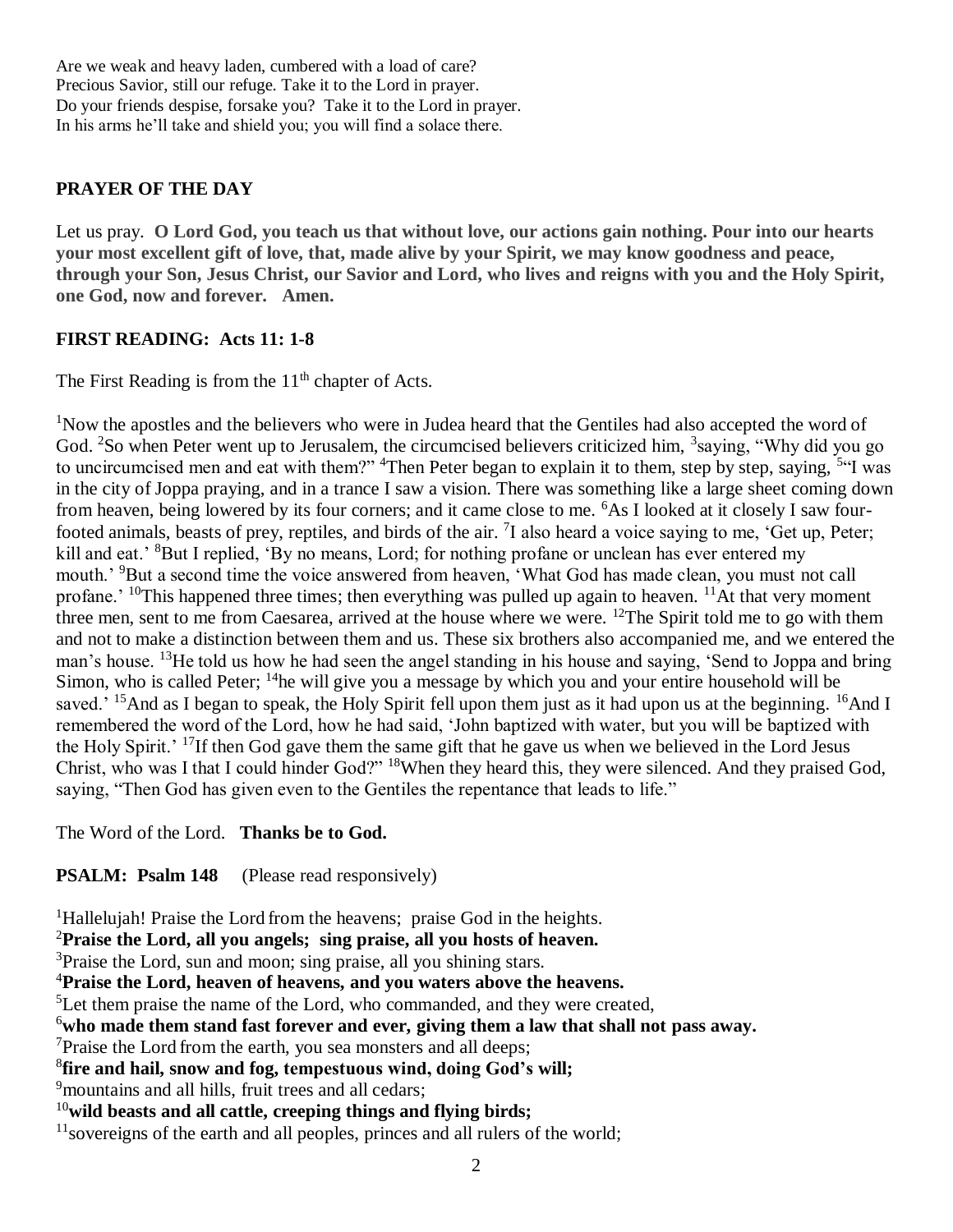## <sup>12</sup>**young men and maidens, old and young together.**

 $^{13}$ Let them praise the name of the Lord, whose name only is exalted, whose splendor is over earth and heaven. <sup>14</sup>**The Lord has raised up strength for the people and praise for all faithful servants, the children of Israel, a people who are near the Lord. Hallelujah!**

## **SECOND READING: Revelation 21: 1-6**

The Second Reading is from the  $21<sup>st</sup>$  chapter of Revelation.

<sup>1</sup>I saw a new heaven and a new earth; for the first heaven and the first earth had passed away, and the sea was no more. <sup>2</sup>And I saw the holy city, the new Jerusalem, coming down out of heaven from God, prepared as a bride adorned for her husband. <sup>3</sup>And I heard a loud voice from the throne saying, "See, the home of God is among mortals. He will dwell with them; they will be his peoples, and God himself will be with them; <sup>4</sup>he will wipe every tear from their eyes. Death will be no more; mourning and crying and pain will be no more, for the first things have passed away." <sup>5</sup>And the one who was seated on the throne said, "See, I am making all things new." Also he said, "Write this, for these words are trustworthy and true." <sup>6</sup>Then he said to me, "It is done! I am the Alpha and the Omega, the beginning and the end. To the thirsty I will give water as a gift from the spring of the water of life."

The Word of the Lord. **Thanks be to God.** 

## **GOSPEL: John 13: 31-35**

The Holy Gospel according to St. John, the 13<sup>th</sup> chapter.

## **Glory to you, O Lord.**

<sup>31</sup>When he had gone out, Jesus said, "Now the Son of Man has been glorified, and God has been glorified in him. <sup>32</sup>If God has been glorified in him, God will also glorify him in himself and will glorify him at once. <sup>33</sup>Little children, I am with you only a little longer. You will look for me; and as I said to the Jews so now I say to you, 'Where I am going, you cannot come.' <sup>34</sup>I give you a new commandment, that you love one another. Just as I have loved you, you also should love one another. <sup>35</sup>By this everyone will know that you are my disciples, if you have love for one another."

The Gospel of the Lord. **Praise to you, O Christ.** 

## **CHILDREN'S MESSAGE**

### **THE SERMON**

### **HYMN**: *What A Fellowship, What a Joy Divine Leaning On The Everlasting Arms*

What a fellowship, what a joy divine, Leaning on the everlasting arms; What a blessedness, what a peace is mine, Leaning on the everlasting arms.

*Refrain*

Leaning, leaning, safe and secure from all alarms; Leaning, leaning, leaning on the everlasting arms.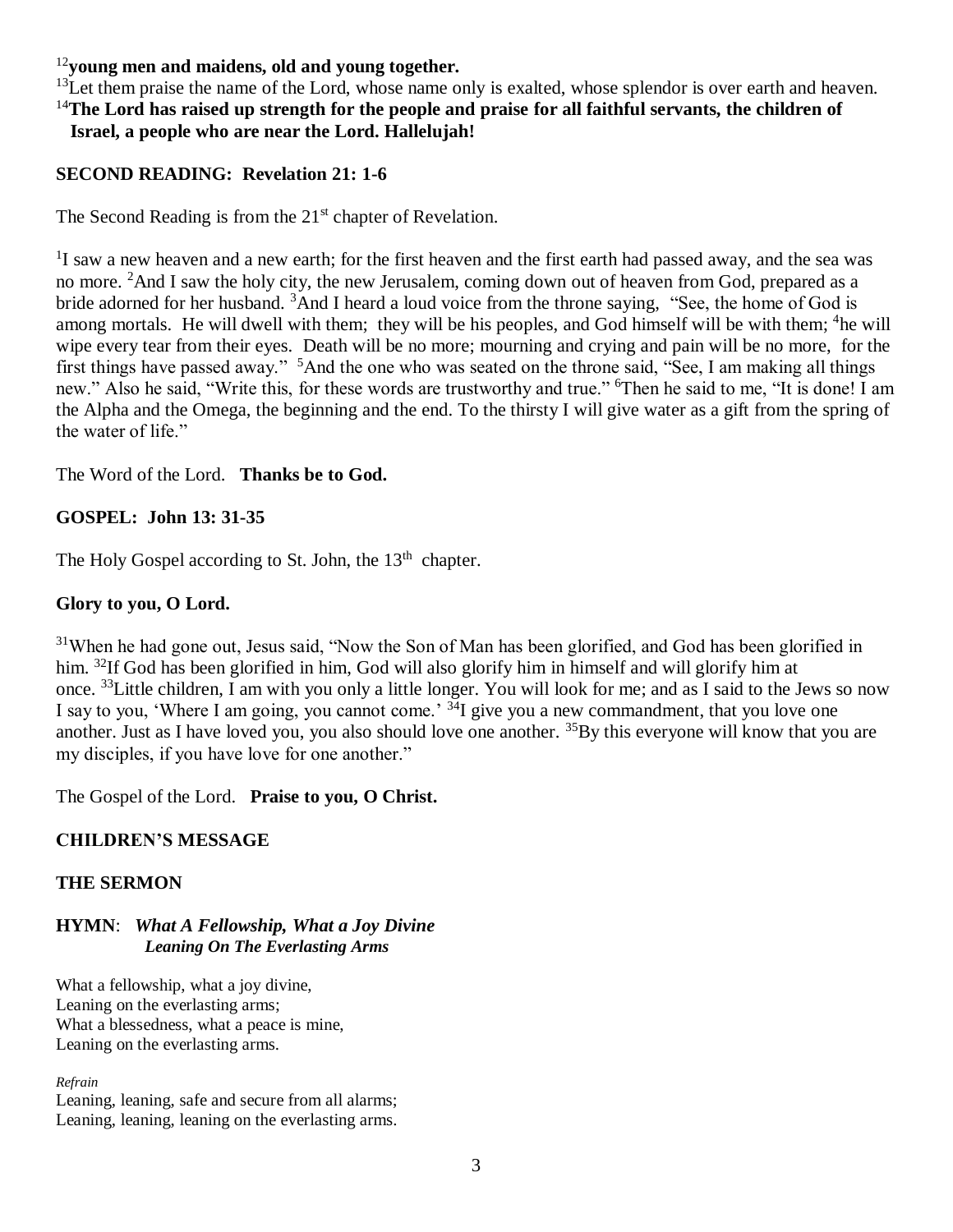Oh, how sweet to walk in this pilgrim way, Leaning on the everlasting arms; Oh, how bright the path grows from day to day, Leaning on the everlasting arms. *Refrain*

What have I to dread, what have I to fear, Leaning on the everlasting arms; I have blessed peace with my Lord so near, Leaning on the everlasting arms. *Refrain*

### **APOSTLES' CREED**

**I believe in God, the Father almighty, creator of heaven and earth. I believe in Jesus Christ, God's only Son, our Lord, who was conceived by the power of the Holy Spirit, and born of the virgin Mary. He suffered under Pontius Pilate, was crucified, died, and was buried; He descended into Hell. On the third day he rose again. He ascended into Heaven, and is seated at the right hand of the Father. He will come again to judge the living and the dead. I believe in the Holy Spirit, the holy catholic church, the communion of saints, the forgiveness of sins, the resurrection of the body, and the life everlasting. Amen.**

## **PRAYERS**

Response to: "God, in your mercy,". . . . **Hear our prayer.**

Let us pray together the prayer Jesus taught us:

#### **LORD'S PRAYER**

**Our Father, who art in heaven, hallowed be thy name, thy kingdom come, thy will be done, on earth as it is in heaven. Give us this day our daily bread; and forgive us our trespasses, as we forgive those who trespass against us; and lead us not into temptation, but deliver us from evil. For thine is the kingdom,**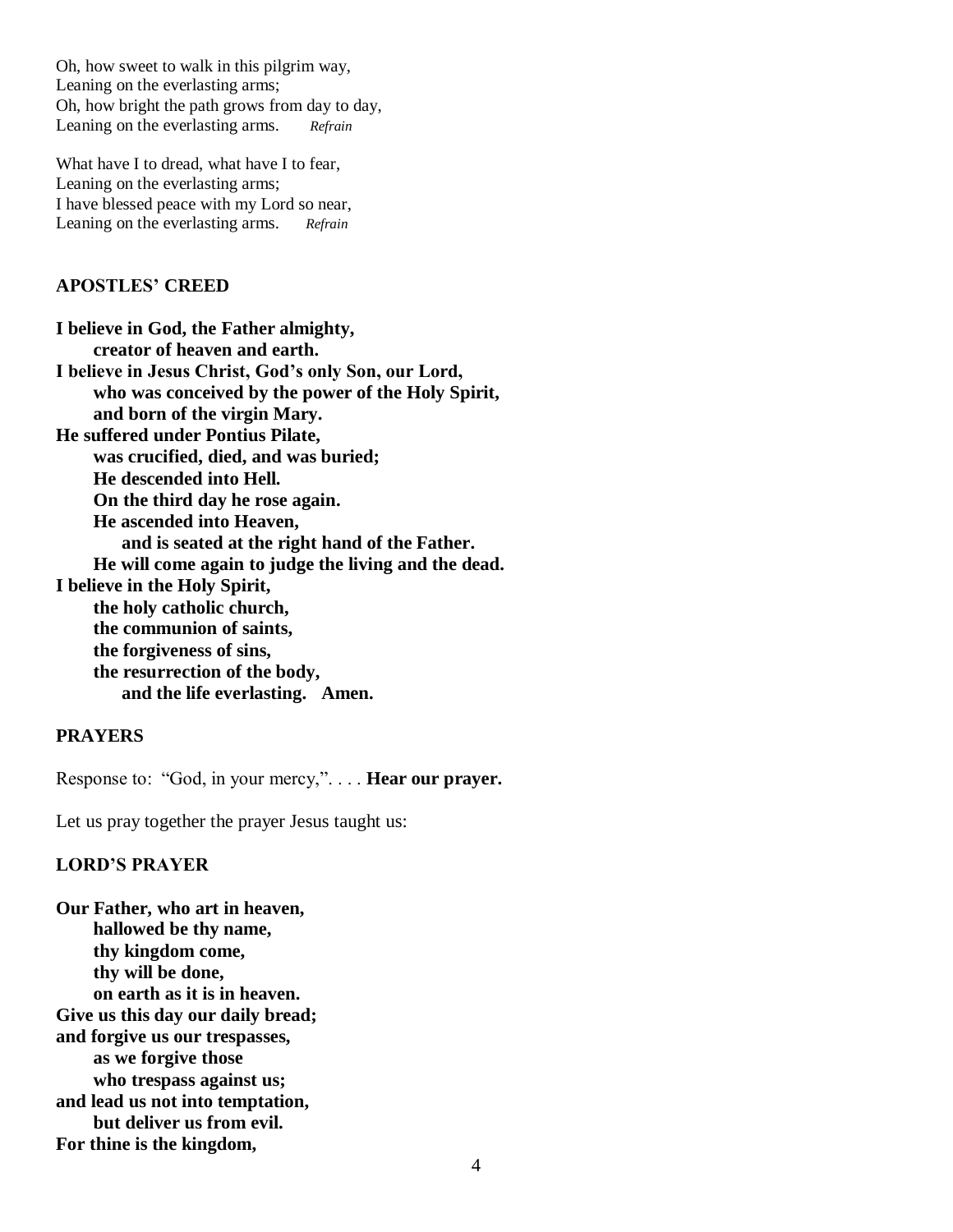**and the power, and the glory, forever and ever. Amen.**

### **HOLY COMMUNION**

We celebrate the presence of God in bread and wine. All are welcome to receive this gift.

## **BLESSING**

God, the Author of life, Christ, the living Cornerstone, and the life-giving Spirit of adoption,  $\pm$  bless you now and forever. **Amen.** 

### **SENDING SONG:** *Go My Children With My Blessing*

Go, my children, with my blessing, never alone. Waking, sleeping, I am with you, you are my own. In my love's baptismal river I have made you mine forever. Go, my children with my blessing, you are my own.

Go, my children, sins forgiven, at peace and pure. Here you learned how much I love you, what I can cure. Here you heard my dear Son's story, here you touched him, saw his glory. Go, my children, sins forgiven, at peace and pure.

Go, my children fed and nourished, closer to me. Grow in love and love by serving, joyful and free. Here my Spirit's power filled you, here my tender comfort stilled you. Go, my children, fed and nourished, joyful and free.

I the Lord will bless and keep you, and give you peace. I the Lord will smile upon you, and give you peace. I the Lord will be your Father, Savior, Comforter and Brother. Go, my children, I will keep you, and give you peace.

#### **SENDING**

Alleluia! Christ is risen. **Christ is risen indeed. Alleluia!**

Go in peace. Tell what God has done. **Thanks be to God.**

#### **POSTLUDE**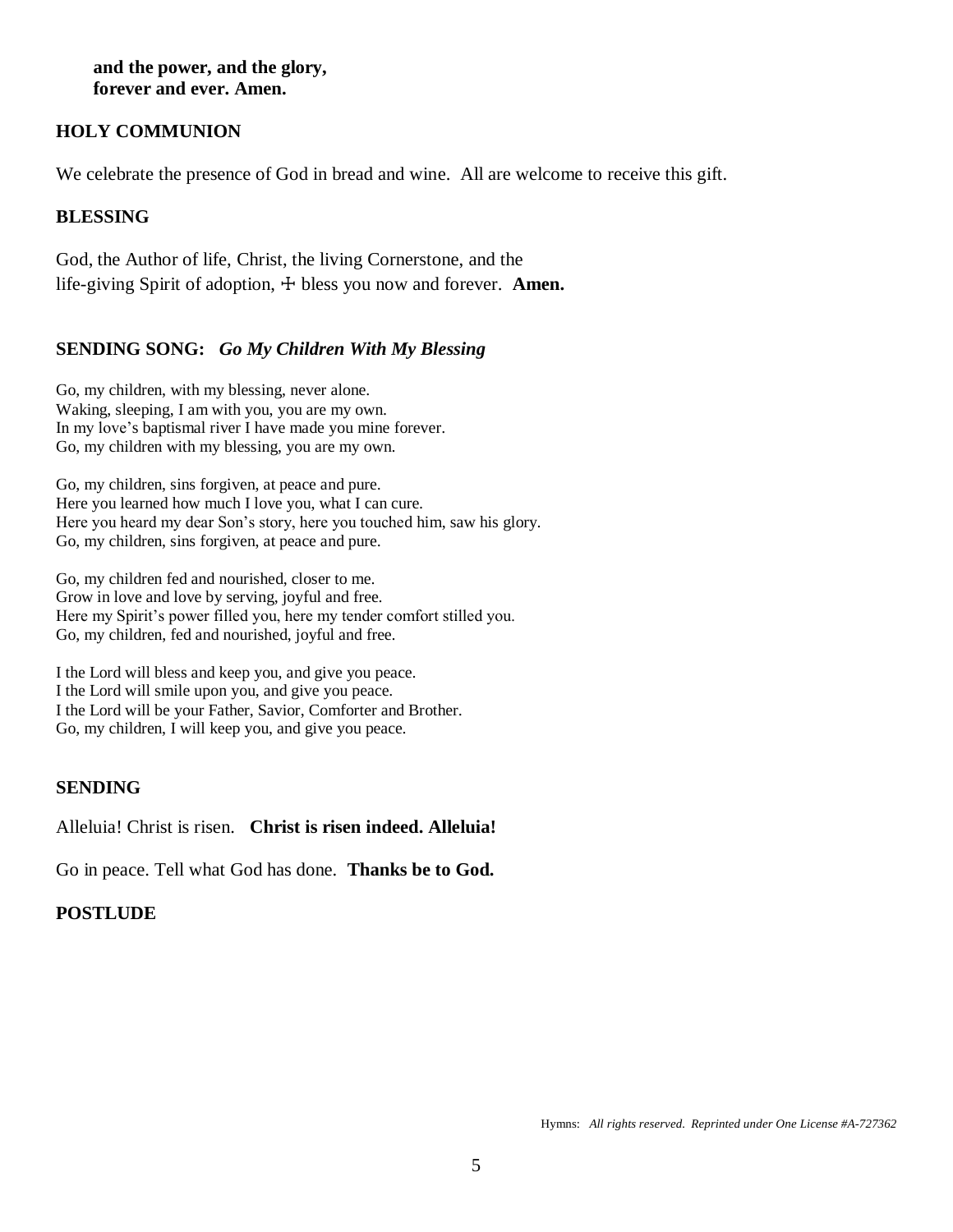## **ANNOUNCEMENTS**

Reading today's lessons is Brenda Stranko.

Salem has been blessed for the past year to have **Donna Moyer** serve as Custodian. She has gone above and beyond to keep the church and property not only clean, but a welcoming place to all who share this space. We are so grateful for her time, energy and effort. Thank you, Donna! Please keep Donna in your prayers as she recovers from surgery and continues on her road toward healing.

At the same time, we are thrilled to welcome back **Betty (Zellers) Meiser** as our new Custodian. Betty held the Custodian position here at Salem for many years! What a joy to have Betty back here at Salem! Welcome back, Betty!



**"Worshipping Under The Trees" begins on Sunday, May 29th**! Dust off your lawn chairs, invite friends and family and join your Salem Family in the picnic grove for worship every Sunday at 10:30 am (weather permitting). **Plans are to worship in the grove from May 29th through September 4th**. In case of rain, services will be held in the sanctuary.

**Reader sign-up sheets are again posted on the bulletin board** in the upstairs vestibule! Upcoming lessons are also posted on the bulletin board, so you can preview them when signing up. Please check it out and signup to be a Sunday Reader. Thank you to everyone who has been volunteering to read!



**Spring Clean-Up! Men & Women Are Needed**! Spring Clean-Up Day will be held **THIS Saturday , May 21st** beginning at **8:00 am**. It's time to spruce-up the **inside and outside of the church and clean-up the grove** to prepare for summer activities. Bring your outdoor equipment wheelbarrows, rakes, shovels, weed-whackers, bush/hedge trimmers, etc. and also indoor cleaning

equipment – dust rags/'Swiffers', buckets, sponges, brooms, etc. **The rain date will be Saturday, May 28th at 8:00 am**. Thank you to all who contribute their time and efforts in keeping our church and grove looking beautiful inside and out!



The Honor Guards of American Legion Victory Post #25 and VFW Post #6631, both of Selinsgrove, **will be coming to Salem Cemetery on Monday, May 30th at approximately 10:50 am**, for a brief ceremony to pay respects and honor all the Veterans buried in our cemetery. **Please plan to attend** to help us remember those who served and protected our country.

**Camp Mt Luther Cabin -** Together with the other churches in the Middle Creek Conference, we have adopted Cabin "Maple 2" at Camp Mt. Luther. Each year, we need to clean the cabin in anticipation of the camp season, as well as do some repair work that is needed. We will gather on **June 2<sup>nd</sup> at 10:00 am** at Camp to work together to make our cabin shine! Questions or want to carpool? See Pastor Stina!



**June 5<sup>th</sup>** Pentecost Worship - On June 5<sup>th</sup>, we celebrate Pentecost, the birthday of the church, and the day we remember the Holy Spirit showing up in tongues of fire. We will celebrate Pentecost by welcoming those who have joined our community over the last 2 years. **You are invited to bring "fire food" to cook over our Pentecost fire following Worship** and join in a time of fellowship as

we kick off the summer season.